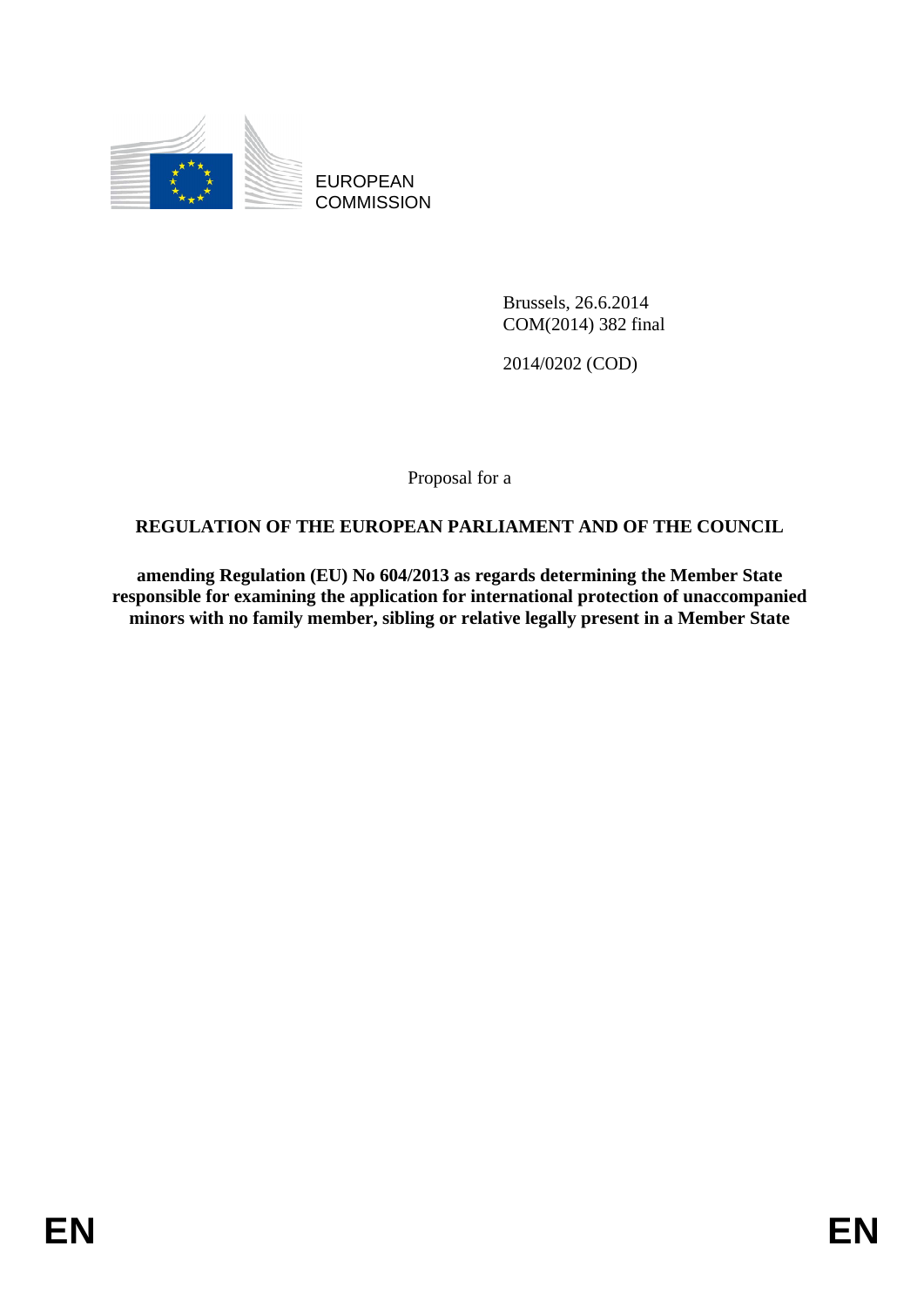#### **EXPLANATORY MEMORANDUM**

#### **1. CONTEXT OF THE PROPOSAL**

#### • Grounds for the proposal

This proposal is an amendment of Article 8, paragraph 4 of Regulation (EU) No 604/2013 of the European Parliament and of the Council establishing the criteria and mechanisms for determining the Member State responsible for examining an application for international protection lodged in one of the Member States by a third-country national or a stateless person<sup>1</sup> (hereafter: the Dublin III Regulation).

During the negotiations on the Dublin III Regulation, the co-legislators agreed to leave the issue of unaccompanied minors who are applicants for international protection in the European Union and who have no family member, a sibling or a relative present in the territory of the Member States open and the related provision - Article 8(4) - essentially unchanged (i.e. reflecting the text of Article 6, second paragraph, of Council Regulation (EC) No 343/2003/EC of 18 February 2003 on the criteria and mechanisms for determining the Member State responsible for examining an asylum application lodged in one of the Member States by a third-country national (hereafter: the Dublin Regulation)<sup>2</sup> and to make a Declaration, attached to the Regulation, with the following content:

"The Council and the European Parliament invite the Commission to consider, without prejudice to its right of initiative, a revision of Article 8(4) of the Recast of the Dublin Regulation once the Court of Justice rules on case C-648/11 *MA and Others* vs. Secretary of State for the Home Department and at the latest by the time limits set in Article 46 of the Dublin Regulation. The European Parliament and the Council will then both exercise their legislative competences, taking into account the best interests of the child."

The Commission agreed, through the same Declaration, with the suggested approach:

"The Commission, in a spirit of compromise and in order to ensure the immediate adoption of the proposal, accepts to consider this invitation, which it understands as being limited to these specific circumstances and not creating a precedent."

On 6 June 2013, the Court of Justice of the European Union delivered its judgment in the case C-648/11, ruling that:

"The second paragraph of Article 6 of Council Regulation (EC) No 343/2003 of 18 February 2003 establishing the criteria and mechanisms for determining the Member State responsible for examining an asylum application lodged in one of the Member States by a third-country national must be interpreted as meaning that, in circumstances such as those of the main proceedings, where an unaccompanied minor with no member of his family legally present in the territory of a Member State has lodged asylum applications in more than one Member State, the Member State in which that minor is present after having lodged an asylum application there is to be designated the 'Member State responsible".

• Objectives of the proposal

This proposal takes highest account of the Court of Justice's ruling in case C-648/11. It is aimed at addressing the current ambiguity of the provision on unaccompanied minors who have no family, siblings or relatives on the territory of the Member States, by providing legal

 $\frac{1}{1}$ OJ L 180/31, 29.6.2013, p. 31

<sup>2</sup> OJ L 50, 25.2.2003, p.1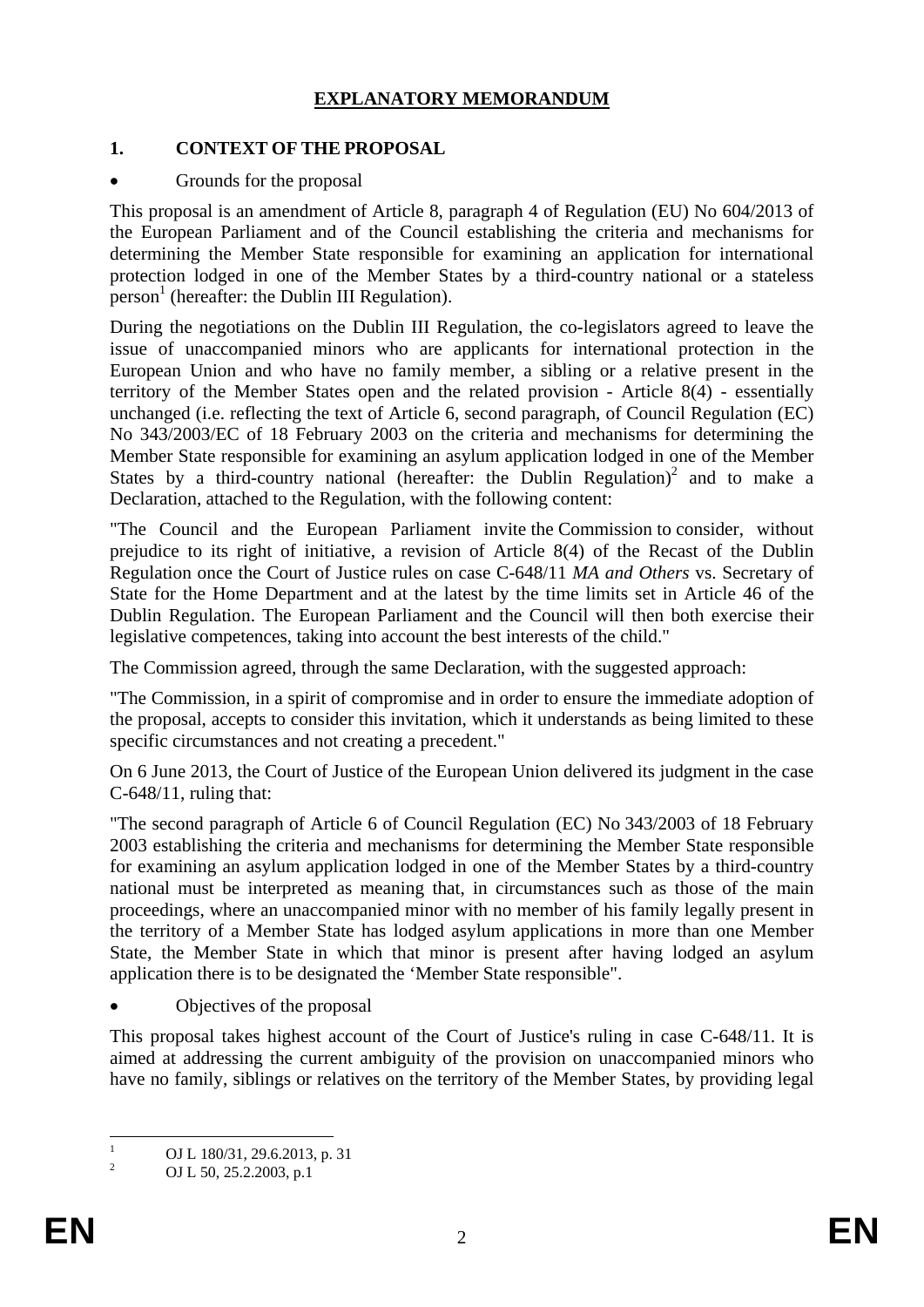certainty in respect of responsibility for examining the application for international protection in such cases.

### **2. RESULTS OF CONSULTATIONS WITH THE INTERESTED PARTIES AND IMPACT ASSESSMENTS**

Specific consultations and impact assessments in preparation of the current proposal were not necessary since this narrowly targeted proposal constitutes a follow-up to the comprehensive consultation and impact assessments already undertaken by the Commission in preparation of its proposal COM(2008)820 final to recast Council Regulation (EC) No 343/2003/EC. Therefore, the consultations carried out by the Commission in preparation of that proposal apply to the present proposal.

The Commission considers that the proposal to amend Article 8(4) should be put forward as soon as possible, in order to ensure legal certainty as regards the provisions on unaccompanied minors in the 'Dublin procedure'. Moreover, it is indispensable to have a final version of this Article before proceeding to providing supplementary rules on unaccompanied minors on the basis of Article 290 of the Treaty of the Functioning of the European Union.

# **3. LEGAL ELEMENTS OF THE PROPOSAL**

### Summary of the proposed action

The present proposal addresses the issue of responsibility for examining the asylum application of an unaccompanied minor with no family, siblings or relatives on EU territory. The proposed provision covers the two possible cases of unaccompanied minors found in such a situation:

Paragraph 4a covers the situation similar to that described in case C-648/11, i.e. an unaccompanied minor with no family, sibling or relatives on EU territory and who lodged multiple asylum applications, including in the Member State where he or she is currently present. In this case, the Member State responsible is established according to the Court of Justice's judgment, i.e. responsibility belongs to the Member State where the minor lodged an application and is currently present. The purpose of this rule is to ensure that the procedure for determining the Member State responsible is not unnecessarily prolonged, and that unaccompanied minors have prompt access to the procedures for determining international protection status. The reference to the minor's best interests is introduced in order to allow exceptions from this rule in cases where individual circumstances might indicate that remaining in the territory of the Member State where he or she is present might jeopardize the minor's best interests.

Paragraph 4b addresses the situation where a minor who is an applicant for international protection is present in the territory of a Member State without having lodged an application there. The proposal is that the Member State should provide the minor with the opportunity to lodge an application there, after having informed him or her of such a right and its implications. The minor has therefore two options: either to apply for international protection in that Member State or not to apply. Where an application is lodged with the authorities of that Member State, the circumstances of paragraph 4a apply, i.e. that Member State becomes responsible for examining that application. Thus, the minor will remain in the Member State where he/she is present and have his or her application examined there, provided that this corresponds to the minor's best interests. The alternative is that the minor should be transferred to the Member State which the consideration of the minor's best interests indicates as most suitable (which can include, though it cannot be limited to, the fact that a procedure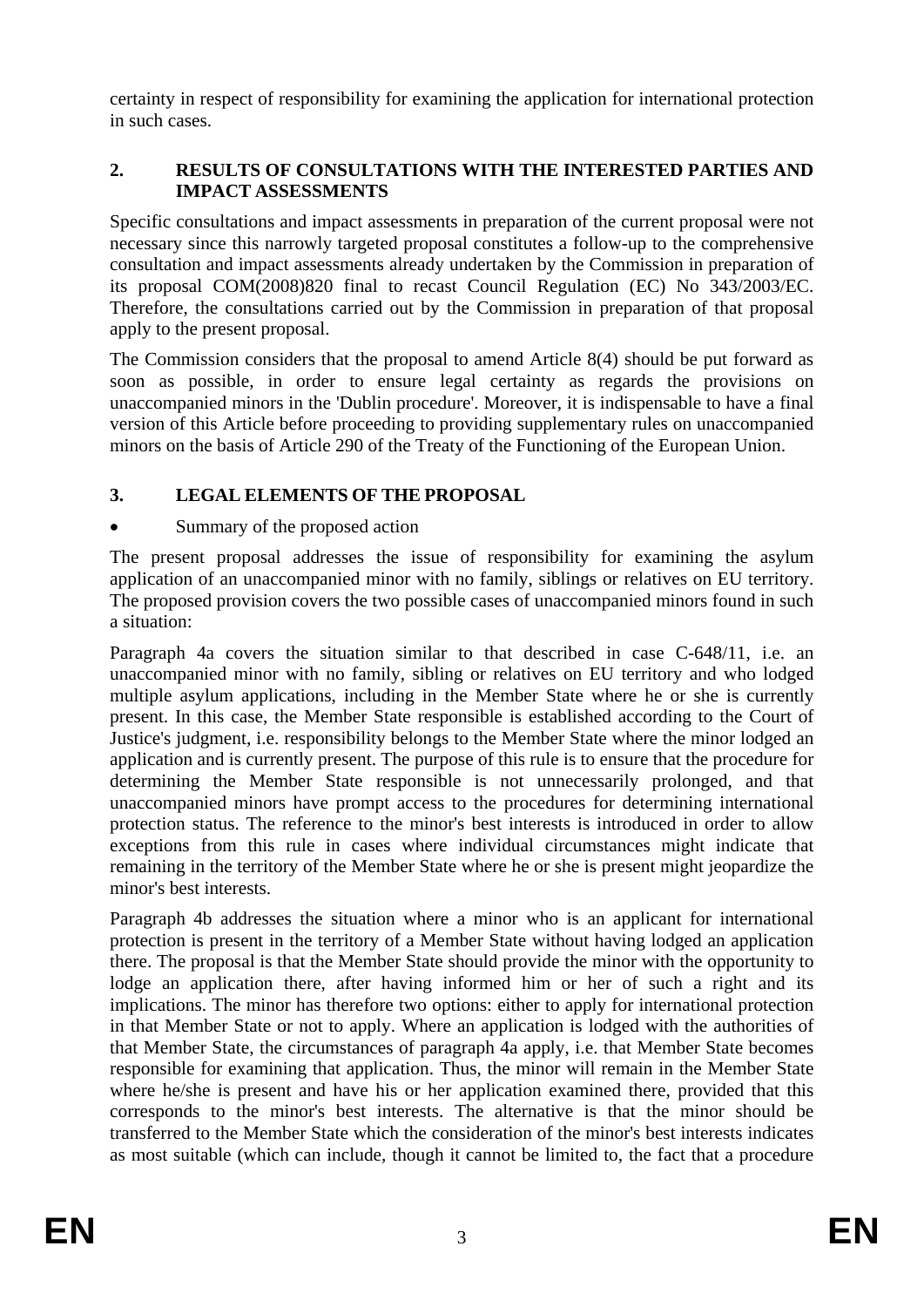for examining the application for international protection might be on-going or closed with a final decision, etc.).

The case of a minor who decides not to lodge a new application in the Member State where he/she is present is not addressed by case C-648/11. However, this situation needs to be covered in the Regulation, in order to avoid loopholes in the responsibility criteria. The solution proposed is that the Member State responsible should be the one where the minor has lodged his or her most recent application. This rule aims to ensure that there is certainty in establishing the Member State responsible, by introducing a rule that is certain and predictable. The reference to the minor's best interests is added in order to ensure, as in paragraph 4a, that transfers contrary to his or her best interests are avoided.

Paragraph 4c aims at ensuring that the assessment of the minor's best interests is made in cooperation between the requested and the requesting Member States, in order to establish in common the Member State responsible for the minor and avoid conflicts of interest.

The guarantees for minors provided in Article 6 of Regulation 604/2013 apply to all minors that are subject to the procedures of this Regulation. Therefore, an explicit reference to the provisions of Article 6 in respect of unaccompanied minors found in one of the situations described in Article 8(4) was not considered necessary.

Paragraph 4d does not contain a criterion for establishing responsibility, but provides a rule allowing Member States to inform each other of a newly assumed responsibility. This allows the Member State previously responsible for carrying out a 'Dublin procedure' to close the case in its internal administration. This is particularly relevant in order to avoid situations of abuse of the system, where the minor moves on to another Member State for no other reason than to prolong his or her stay on EU territory. The provision is similar to that in Article 17(1)(2) of Regulation 604/2013, where the same information rule is introduced in respect of the sovereignty clause.

Variable geometry

This proposal amends Regulation (EU) No 604/2013 and uses the same legal base as that act, namely Article 78, second paragraph, point (e) of the Treaty on the Functioning of the European Union.

Title V of the TFEU is not applicable to the United Kingdom and Ireland, unless those two countries decide otherwise, in accordance with the provisions set out in the Protocol on the position of the United Kingdom and Ireland annexed to the Treaty on the European Union (TEU) and to the TFEU.

The United Kingdom and Ireland are bound by Regulation 604/2013, following their notice of their wish to take part in the adoption and application of that Regulation based on the abovementioned Protocol. The position of these Member States with regard to Regulation 604/2013 does not affect their possible participation with regard to the amended Regulation.

Under the Protocol on the position of Denmark, annexed to the TEU and the TFEU, Denmark does not take part in the adoption by the Council of the measures pursuant to Title V of the TFEU (with the exception of "measures determining the third countries whose nationals must be in possession of a visa when crossing the external borders of the Member States, or measures relating to a uniform format for visas"). However, given that Denmark applies the current Dublin Regulation, on the basis of an international agreement that it concluded with the EC in 2006<sup>3</sup>, it shall, in accordance with Article 3 of that agreement, notify the

 $\overline{3}$ <sup>3</sup> Agreement between the European Community and the Kingdom of Denmark on the criteria and mechanisms for establishing the State responsible for examining a request for asylum lodged in Denmark or any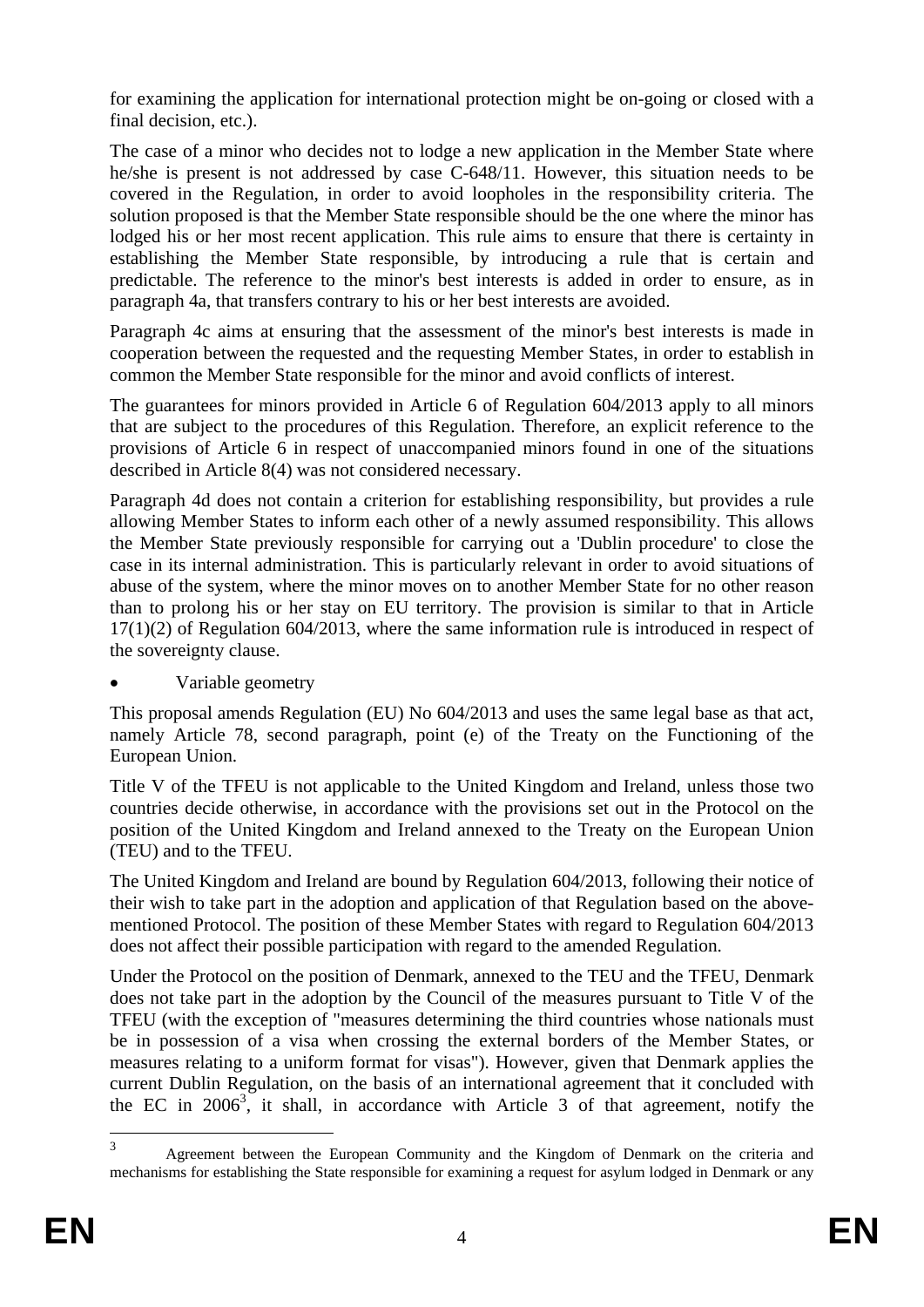Commission of its decision whether or not to implement the content of the amended Regulation.

• Impact of the proposal on non EU Member States associated to the Dublin system

In parallel to the association of several non-EU Member States to the Schengen acquis, the Community concluded several agreements associating these countries also to the Dublin/Eurodac acquis:

- the agreement associating Iceland and Norway, concluded in  $2001^4$ ;
- the agreement associating Switzerland, concluded on 28 February  $2008^5$ ;
- the protocol associating Liechtenstein, signed on 28 February 2008<sup>6</sup>.

In order to create rights and obligations between Denmark – which as explained above has been associated to the Dublin/Eurodac acquis via an international agreement – and the associated countries mentioned above, two other instruments have been concluded between the Community and the associated countries<sup>7</sup>.

In accordance with the three above-cited agreements, the associated countries shall accept the Dublin/Eurodac acquis and its development without exception. They do not take part in the adoption of any acts amending or building upon the Dublin acquis (including therefore this proposal) but have to notify to the Commission within a given time-frame of their decision whether or not to accept the content of that act, once approved by the Council and the European Parliament. In case Norway, Iceland, Switzerland or Liechtenstein do not accept an act amending or building upon the Dublin/Eurodac acquis, the "guillotine" clause is applied and the respective agreements will be terminated, unless the Joint/Mixed Committee established by the agreements decides otherwise by unanimity.

other Member State of the European Union and "Eurodac" for the comparison of fingerprints for the effective application of the Dublin Convention, OJ L66, 8.3.2006, p.38

<sup>4</sup> Agreement between the European Community and the Republic of Iceland and the Kingdom of Norway concerning the criteria and mechanisms for establishing the State responsible for examining a request for asylum lodged in a Member State or in Iceland or Norway (OJ L 93, 3.4.2001, p. 40)

<sup>5</sup> Agreement between the European Community and the Swiss Confederation concerning the criteria and mechanisms for establishing the State responsible for examining a request for asylum lodged in a Member State or in Switzerland (OJ L 53, 27.2.2008, p. 5).

<sup>6</sup> Protocol between the European Community, the Swiss Confederation and the Principality of Liechtenstein on the accession of the Principality of Liechtenstein to the Agreement between the European Community and the Swiss Confederation concerning the criteria and mechanisms for establishing the State responsible for examining a request for asylum lodged in a Member State or in Switzerland (OJ L 160 18.6.2011 p. 39)

<sup>7</sup> Protocol between the European Community, the Swiss Confederation and the Principality of Liechtenstein to the Agreement between the European Community and the Swiss Confederation concerning the criteria and mechanisms for establishing the State responsible for examining a request for asylum lodged in a Member State or in Switzerland (concluded on 24.10.2008, OJ L 161, 24.06.2009, p. 8) and Protocol to the Agreement between the Community, Republic of Iceland and the Kingdom of Norway concerning the criteria and mechanisms for establishing the State responsible for examining a request for asylum lodged in a Member State, Iceland and Norway (OJ L 93, 3.4.2001).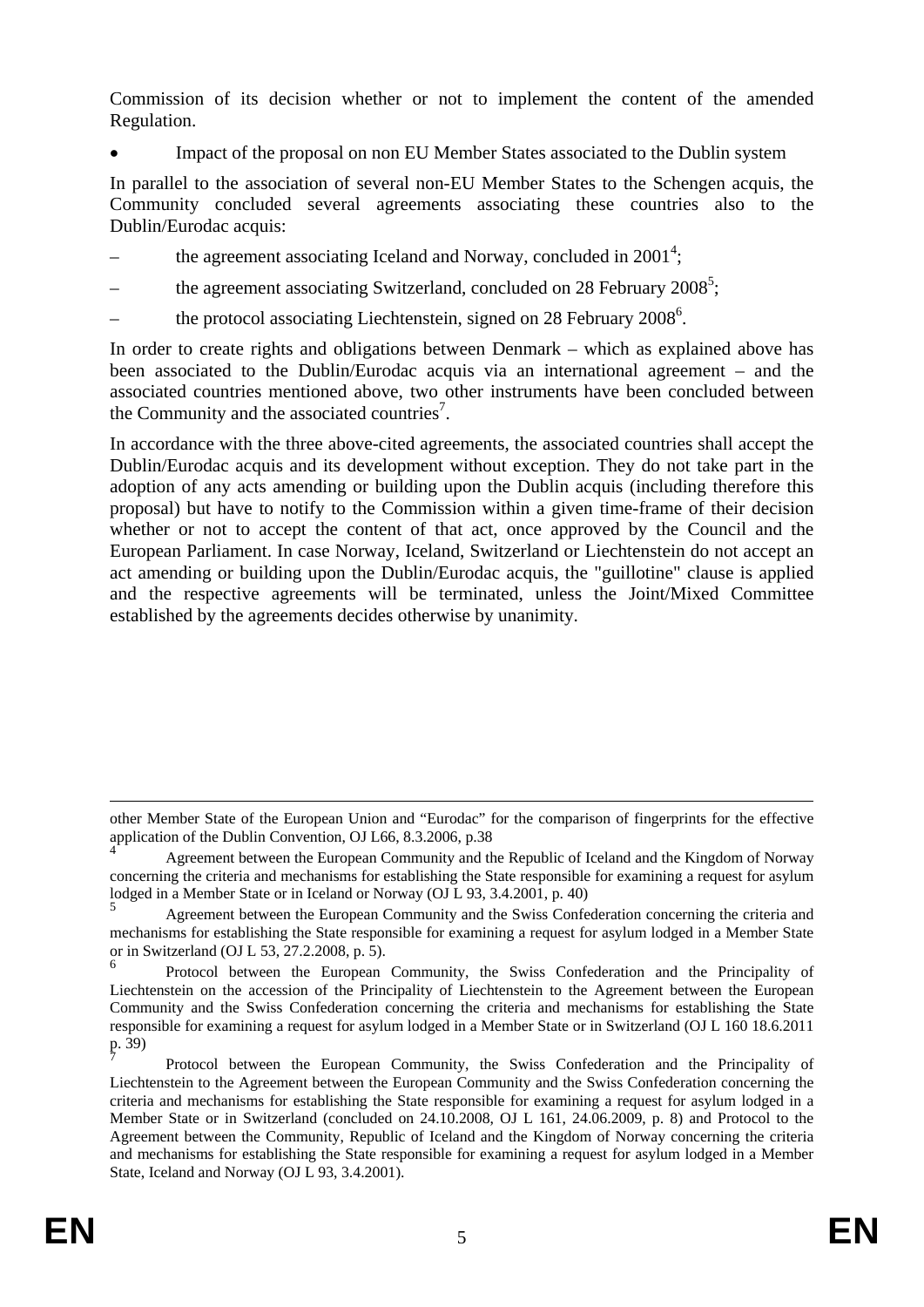2014/0202 (COD)

### Proposal for a

## **REGULATION OF THE EUROPEAN PARLIAMENT AND OF THE COUNCIL**

#### **amending Regulation (EU) No 604/2013 as regards determining the Member State responsible for examining the application for international protection of unaccompanied minors with no family member, sibling or relative legally present in a Member State**

THE EUROPEAN PARLIAMENT AND THE COUNCIL OF THE EUROPEAN UNION,

Having regard to the Treaty on the Functioning of the European Union, and in particular Article 78(2(e) thereof,

Having regard to the proposal from the European Commission,

After transmission of the draft legislative act to the national Parliaments,

Having regard to the opinion of the European Economic and Social Committee<sup>8</sup>,

Having regard to the opinion of the Committee of the Regions<sup>9</sup>,

Acting in accordance with the ordinary legislative procedure,

Whereas:

- (1) Regulation (EU) No  $604/2013$  of the European Parliament and of the Council<sup>10</sup> determines the Member State where the unaccompanied minor has lodged the application for international protection as the Member State responsible for examining that application.
- (2) After adoption of the Regulation (EU) No 604/2013 the Court of Justice ruled in case C-648/11 that, where an unaccompanied minor with no family member legally present in the territory of a Member State has lodged asylum applications in more than one Member State, the Member State in which that minor is present after having lodged an asylum application there is to be designated as the Member State responsible.
- (3) The situation of an unaccompanied minor with no family member legally present in the territory of a Member State, who has lodged asylum applications in one or more Member States, and who is present in the territory of a Member State without having lodged an application there, has not been addressed by the judgment. In order to ensure a coherent provision on unaccompanied minors in this Regulation and avoid legal uncertainty, the criterion for establishing the Member State responsible in such a situation should equally be provided for.
- (4) According to the judgment, the Member State responsible should inform accordingly the Member State with which the first application has been lodged. Since the asylum application is required to be examined only by a single Member State, the Member

 $\frac{1}{8}$ OJ  $C$ , , p. .  $\ddot{\mathbf{Q}}$ 

 $\frac{9}{10}$  OJ C, , p. .

<sup>10</sup> Regulation (EU) No 604/2013 of the European Parliament and of the Council of 26 June 2013 establishing the criteria and mechanisms for determining the Member State responsible for examining an application for international protection lodged in one of the Member States by a third-country national or a stateless person (OJ L 180, 29.6.2013, p. 31).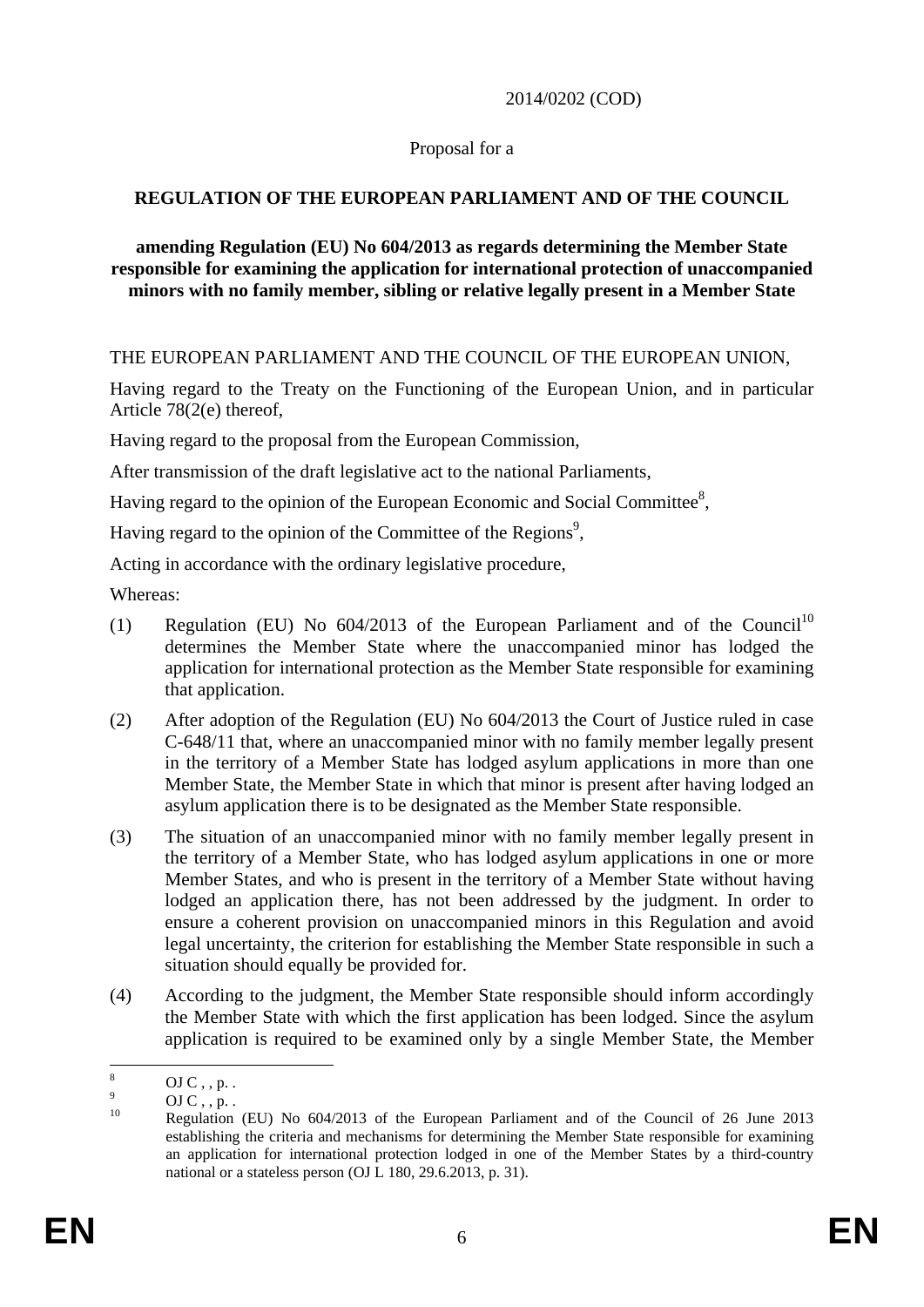State responsible should inform of its decision the Member State previously responsible, the Member State conducting a procedure for determining the Member State responsible or the Member State which has been requested to take charge or take back the minor, as the case may be.

- (5) [In accordance with Article 3 and Article  $4a(1)$  of Protocol No 21 on the position of the United Kingdom and Ireland in respect of the Area of Freedom, Security and Justice, annexed to the Treaty on European Union and to the Treaty on the Functioning of the European Union, those Member States have notified their wish to take part in the adoption and application of this Regulation.]
- (6) In accordance with Articles 1 and 2 of Protocol No 22 on the position of Denmark, annexed to the Treaty on European Union and to the Treaty on the Functioning of the European Union, Denmark is not taking part in the adoption of this Regulation and is not bound by it or subject to its application.
- (7) Regulation (EU) No 604/2013 should therefore be amended accordingly,

## HAVE ADOPTED THIS REGULATION:

#### *Article 1*

In Regulation (EU) No 604/2013 paragraph 4 of Article 8 is replaced by the following:

- "4a. Where the unaccompanied minor has no family member, sibling or relative legally present in a Member State as referred to in paragraphs 1 and 2, the Member State responsible shall be the one where the unaccompanied minor has lodged an application for international protection and is present, provided that this is in the best interests of the minor.
- 4b. Where an applicant as referred to in paragraph 4a is present in the territory of a Member State without having lodged an application there, that Member State shall inform the unaccompanied minor of the right to make an application and give him or her an effective opportunity to lodge an application in that Member State.

Where the unaccompanied minor referred to in the first subparagraph lodges an application in the Member State where he or she is present that Member State shall become responsible for examining that application, provided this is in the best interests of the minor.

Where the unaccompanied minor referred to in the first subparagraph does not lodge an application in the Member State where he or she is present, the Member State responsible shall be the one where the unaccompanied minor has lodged his or her most recent application, unless this is not in the best interests of the minor.

- 4c. The Member State requested to take back an unaccompanied minor shall cooperate with the Member State where the unaccompanied minor is present in order to assess the best interests of the minor.
- 4d. The Member State, which is responsible pursuant to paragraph 4a, shall inform the following Member States, as applicable, thereof:
	- (a) the Member State previously responsible;
	- (b) the Member State conducting a procedure for determining the Member State responsible;